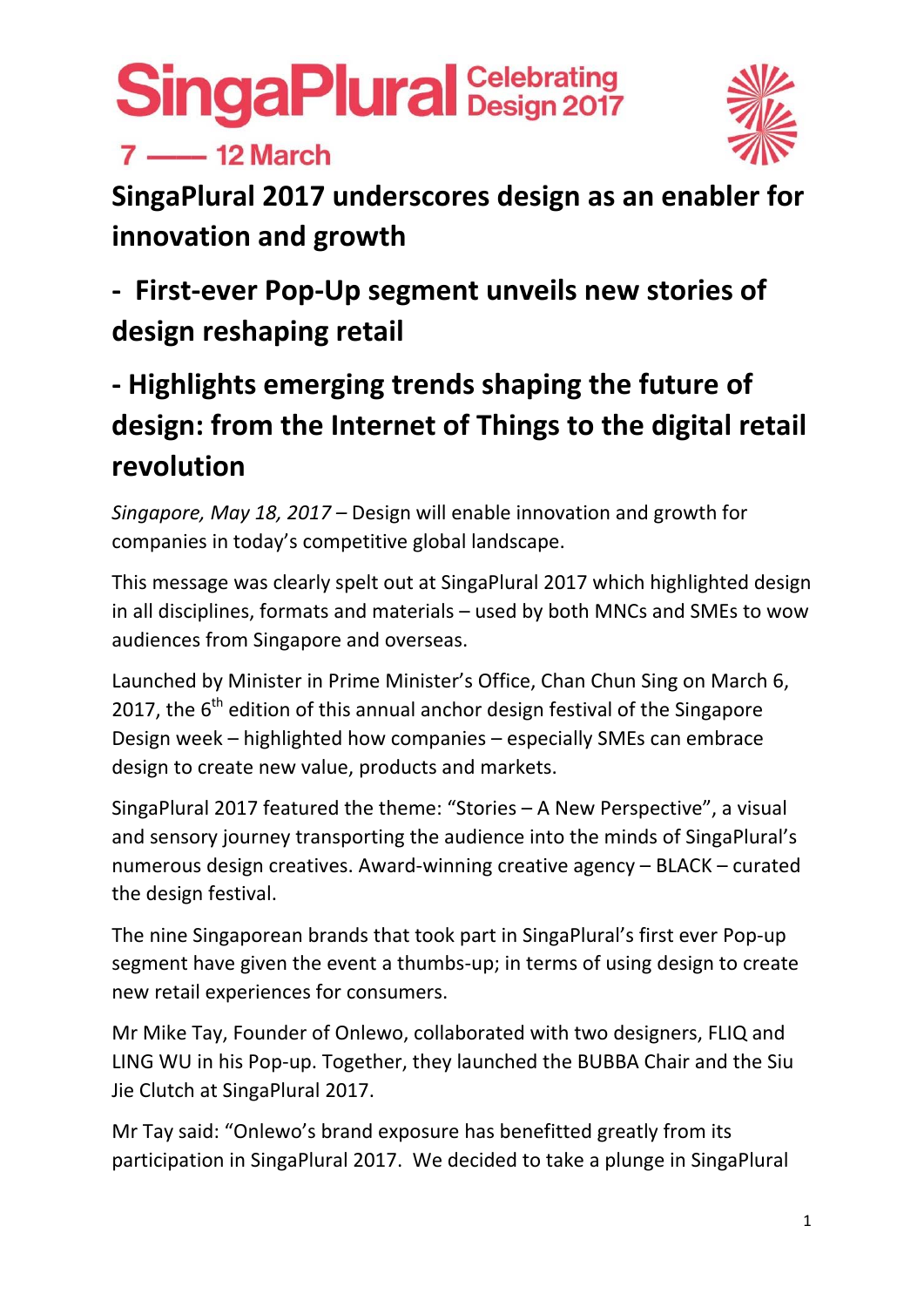### $7 \longrightarrow 12$  March



2017 by debuting an experiential booth along with two exclusive products, the BUBBA chair and Siu Jie Clutch. Our booth featured various displays enabling visitors to touch and experience Onlewo's signature fabric.

We found SingaPlural to be an attractive opportunity with its wide outreach to audiences from various walks‐of‐life. Matching fellow brands such as FLIQ and LING WU to us has helped to drum up excitement and engage our visitors with the fabric design of Onlewo."

Another trend that will be shaping the retail experience is the creative use of technology. A homegrown retailer, Bynd Artisan, that is in the business of customised notebooks for example, has started exploring the use of robotics to design a new experience and unique product for customers.

The local brands that took part in Pop‐up included: Onlewo, Bynd Artisan, CATCH, ETTE TEA, Gallery & Co, SCENE SHANG, Shermay's Singapore Fine Food, Supermama and Mystic Vintage. These brands unveiled new products which made exclusive debuts at SingaPlural 2017.

Global brands such as UNIQLO also gave positive feedback on its collaboration with local design teams – Roots and MACHINEAST – in their maiden participation in SingaPlural. UNIQLO chose to work with local design agencies ROOTS and MACHINEAST who adapted different aspects of UNIQLOs AIRism line into a visual and tactile showcase.

Ms Sim Yunying, Marketing Manager of UNIQLO Singapore said: "Our team was overwhelmed by the support we received at SingaPlural 2017. Both Roots and MACHINEAST have done very well to portray various aspects of our AIRism clothing line.

Ms Fizah Rahim, Co‐Founder of MACHINEAST, said: "Working with UNIQLO on 10 Minutes was a thoroughly enjoyable experience; it gave us the unique opportunity of sharing our craft during a week‐long design festival. We were exposed to different audiences from both the media and general public. All of them were keen to learn more about both UNIQLO and MACHINEAST."

Sharing the same enthusiasm of working with the Japanese fashion giant, Mr Jonathan Yuen, Founder and Creative Director of ROOTS said: "This is our second time participating in SingaPlural, and we were very excited and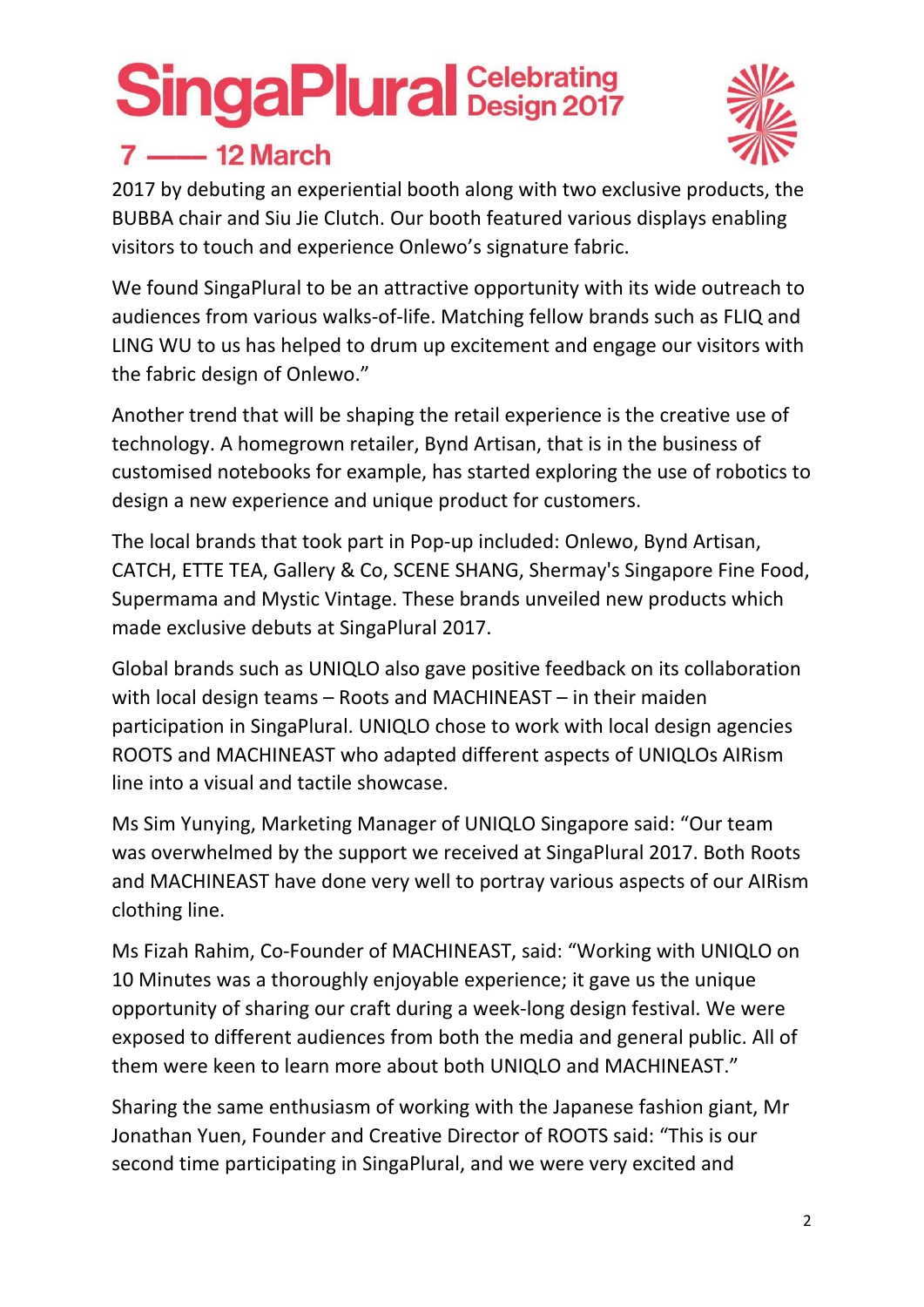

### $7 - 12$  March

honoured to have the opportunity to collaborate with UNIQLO Singapore on the project, Humidifier, based on UNIQLO's AIRism fabric technology. Throughout the collaboration process and eventually the event itself, we have made a lot of new friends, and certainly built more good relationships."

Commenting on the Design Festival, Mr Mark Yong, Chairman of SingaPlural 2017 said: "SingaPlural 2017 gave novel perspectives to retail, refreshing uses of materials and innovative applications of technology to give a new take on how design can shape lifestyles and drive business growth.

The SingaPlural curatorial team is proud to say that SingaPlural 2017 was a resounding success. We will continue to build on our winning combination of marrying strong content with innovative designs – such as combining fresh local brands with established local designers – to tease, wow, and excite our audiences."

Mr Yong, who is also the president of the Singapore Furniture Industries Council also stressed: "The sixth annual SingaPlural is a game changer for the design industry. It featured over 100 participants, bringing together local and global talent and coming up with inspirational ideas to shape the future of design in Singapore."

SingaPlural 2017 also hosted several international collaborations including the KYO Project. KYO is a collaboration between Singaporean designers and traditional Japanese craftsman from the Kanto region. It featured Colin Seah of the integrated spatial‐design practice, Ministry of Design; Chris Lee of Asylum and Wong Mun Summ and Richard Hassell from WOHA. It was also supported by the Kanto Bureau of Economy, Trade and Industry (METI‐Kanto).

The KYO project was focused on the creation of various furniture and lifestyle products. These ranged from utensils, toys, and even Kimono fabrics.

SingaPlural 2017 also took the opportunity to envision Singapore's future through the feature project TOMORROW – personally curated by BLACK's Jackson Tan, designer of the iconic SG50 logo.

Mr Tan said: "We brought together for the very first time ‐ ten President Design Award winners with ten illustrators to conceptualise how SG100 will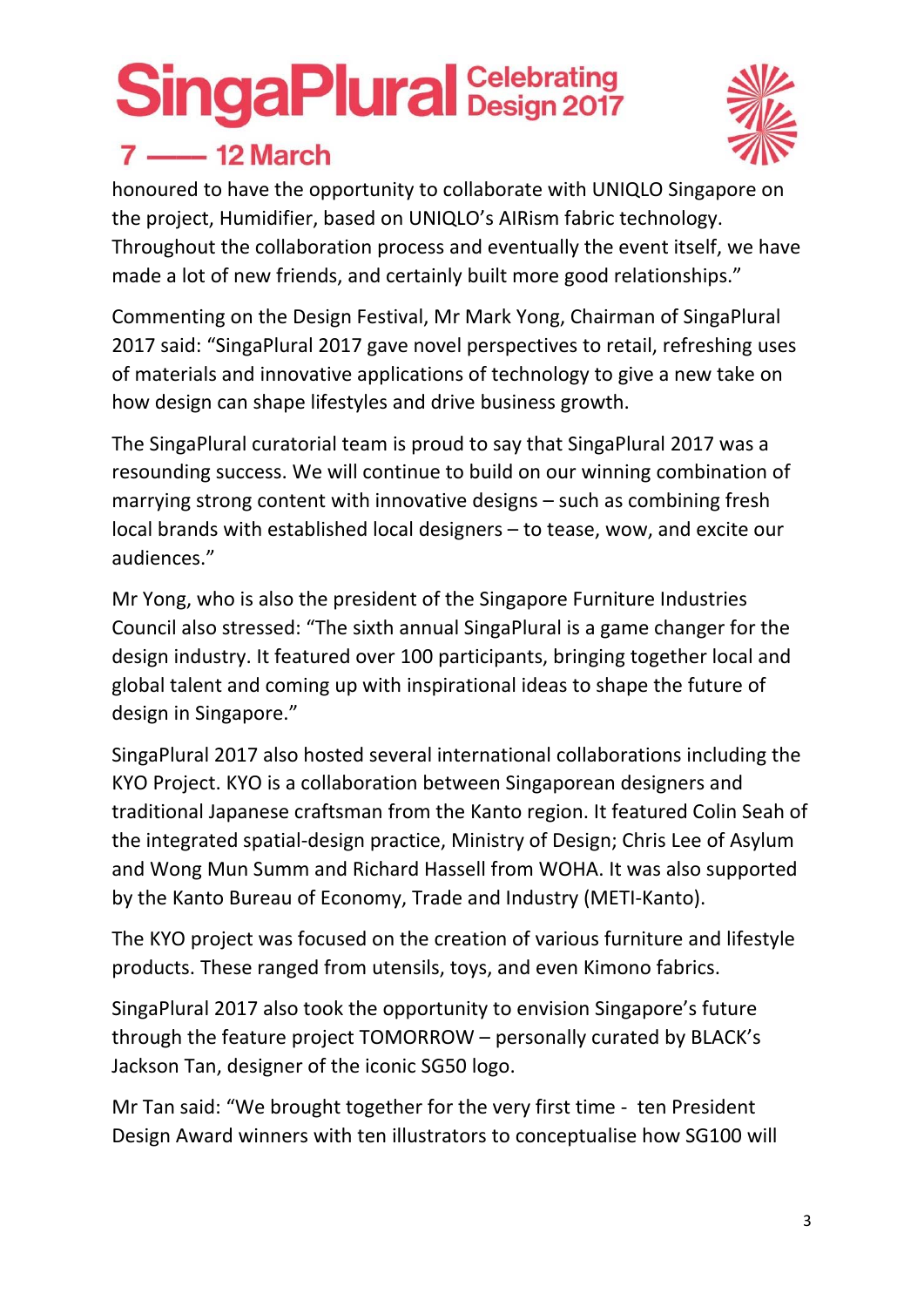

### $7 - 12$  March

look like and how we will live in 2065. Ideally, we hope to still be able to enjoy Singapore's famous Chilli Crab as Chris Chai has envisioned in *Eat*!"

Mr Kelvin Li, a visitor of TOMORROW at SingaPlural, said: "I thoroughly enjoyed my time at TOMORROW. I was better able to appreciate the future of Singapore by contrasting it with the classic mediums of books, typewriters, CDs and Overhead Projector slides. It gave me a new perspective even as I visualised the future."

Despite its successes over the past six years, the SingaPlural team refuses to rest on its laurels – it is already drawing up new plans for fresh collaborations and partnerships come March 2018.

Commenting on the future of SingaPlural, Mr Yong said: "2018 looks set to be promising year ahead for design. I hope that SingaPlural 2018 will continue to serve as the platform for creativity and ideation ‐ connecting design and business to stimulate business growth and solidify Singapore's stature as Asia's leading design capital."

*SingaPlural 2017 was held from 7‐12 March 2017 at the F1 Pit Building. It is also the anchor event of the Singapore Design Week. For more information, please visit the www.SingaPlural.com website.*

### **ABOUT FESTIVAL CURATOR**

BLACK is a multi‐disciplinary creative agency based in Singapore specialising in branding, design and curation. Notable projects include the brand concept and identity of SG50 ‐ to celebrate Singapore's golden jubilee and CREATIVE©ITIES ‐ an exhibition that "maps creativity in Asia Pacific's cities today". Jackson Tan is the creative director of BLACK who was awarded 'Designer of the Year' in 2007, President's Design Award and the PROMAX ASIA BDA Gold in 2001, 2002, 2003, 2008, 2009 and 2010. BLACK was also named Asia's Top Design Practices in the Singapore Design Awards 2015.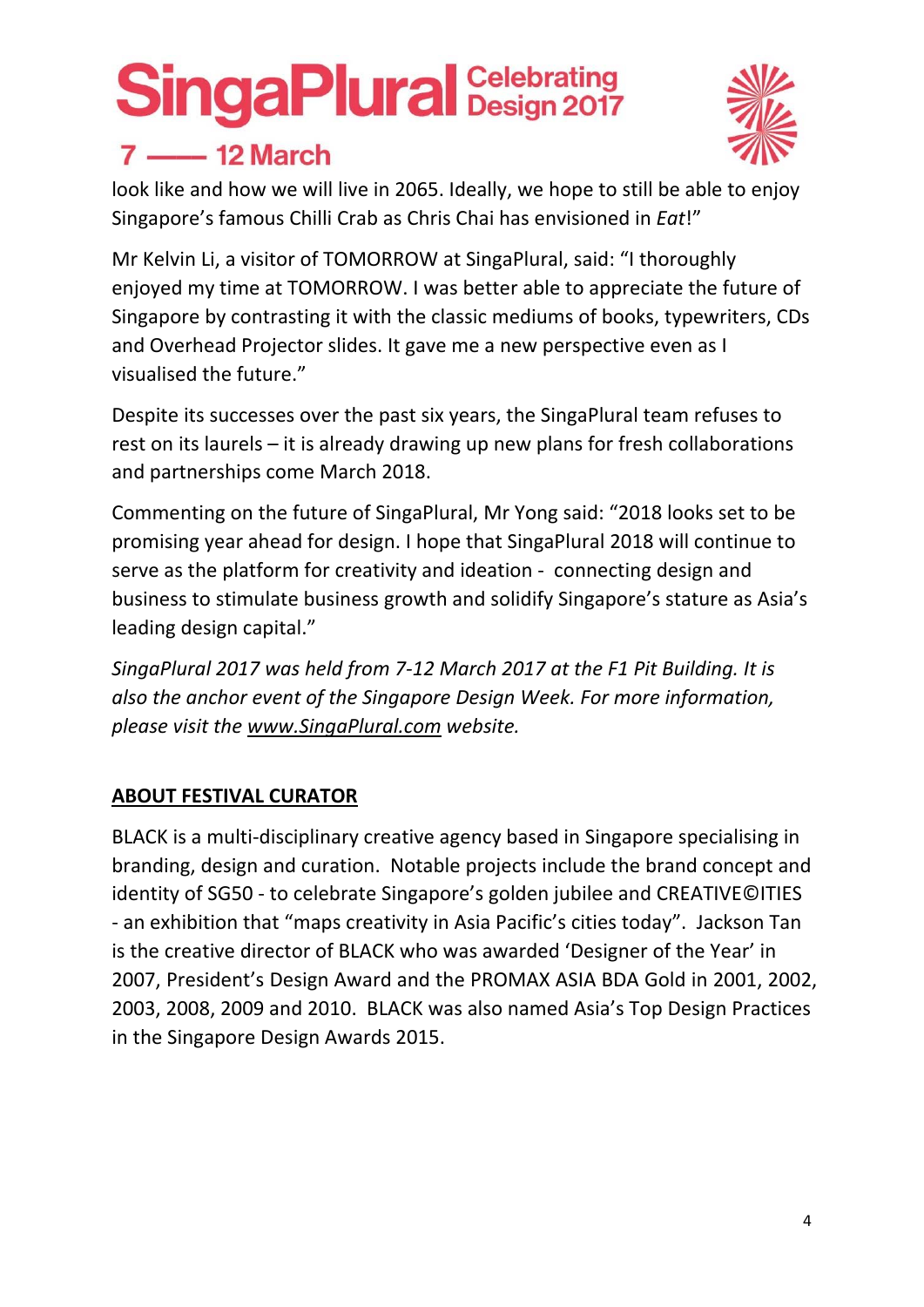## **SingaPlural Design 2017**



### $7 - 12$  March **ABOUT FESTIVAL ORGANISER**

Singapore Furniture Industries Council (SFIC) was established in 1981 as the official representative body of Singapore's furniture and furnishings industry. Its membership comprises furniture manufacturers, interior fit‐out specialists, retailers, designers, as well as furnishings and materials suppliers. Currently, the council represents 95% of established furniture manufacturers in Singapore, of whom 65% have subsidiary manufacturing plants in various countries across the region, including China, Indonesia, Malaysia, Myanmar, Thailand, and Vietnam.

SFIC's primary role is to promote the interests of its members and of the Singapore furniture and furnishings industry. For 36 years, SFIC has helped its members to adapt to changes in the business environment by introducing trade, talent, design development and business innovation activities, as well as upgrading business capabilities. Revolving around SFIC's 3i strategic framework – Improve, Innovate, and Integrate, all of the Council's programmes aim to grow the local furniture and furnishings industry and ultimately, to strengthen the 'Singapore brand' globally.

### **ABOUT SINGAPORE DESIGN WEEK**

The Singapore Design Week (SDW) brings together a collection of local and international design activities in Singapore. Held annually, the SDW is organised by the DesignSingapore Council.

Open to the design community, businesses, design students and the general public, the SDW aims to raise awareness of good design, deepen the appreciation and understanding of design innovation and encourage the use of design for innovation and productivity. Through this platform, the DesignSingapore Council also hopes to enhance the synergy among its design partners, and in turn boost Singapore's profile and attractiveness as a global city for design.

SDW features local and international design trade shows, conferences, showcases, exhibitions and workshops that span various design disciplines.

Visit https://new.designsingapore.org/sdw for more information